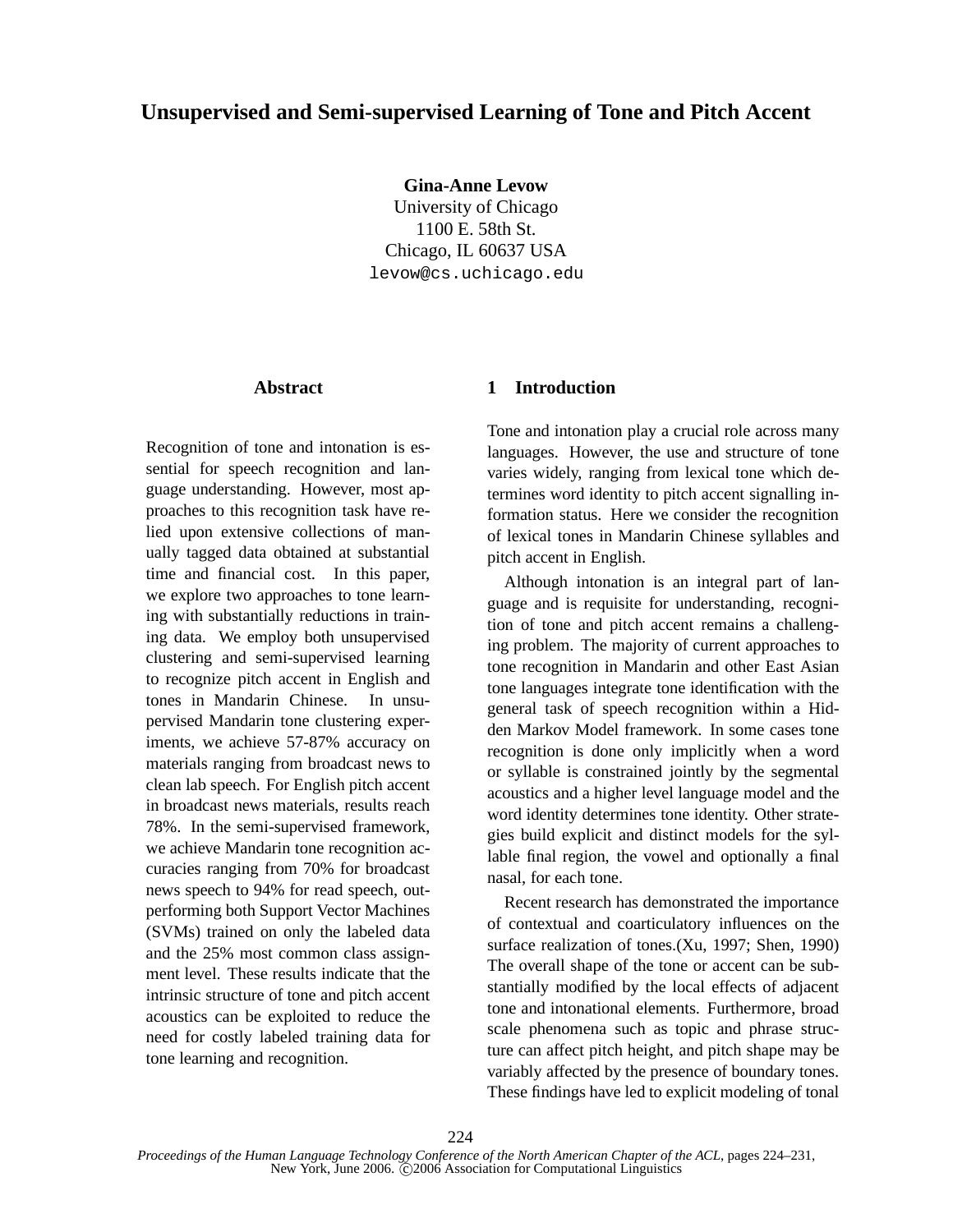context within the HMM framework. In addition to earlier approaches that employed phrase structure (Fujisaki, 1983), several recent approaches to tone recognition in East Asian languages (Wang and Seneff, 2000; Zhou et al., 2004) have incorporated elements of local and broad range contextual influence on tone. Many of these techniques create explicit context-dependent models of the phone, tone, or accent for each context in which they appear, either using the tone sequence for left or right context or using a simplified high-low contrast, as is natural for integration in a Hidden Markov Model speech recognition framework. In pitch accent recognition, recent work by (Hasegawa-Johnson et al., 2004) has integrated pitch accent and boundary tone recognition with speech recognition using prosodically conditioned models within an HMM framework, improving both speech and prosodic recognition.

Since these approaches are integrated with HMM speech recognition models, standard HMM training procedures which rely upon large labeled training sets are used for tone recognition as well. Other tone and pitch accent recognition approaches using other classification frameworks such as support vector machines (Thubthong and Kijsirikul, 2001) and decision trees with boosting and bagging (Sun, 2002) have relied upon large labeled training sets thousands of instances - for classifier learning. This labelled training data is costly to construct, both in terms of time and money, with estimates for some intonation annotation tasks reaching tens of times realtime. This annotation bottleneck as well as a theoretical interest in the learning of tone motivates the use of unsupervised or semi-supervised approaches to tone recognition whereby the reliance on this often scarce resource can be reduced.

Little research has been done in the application of unsupervised and semi-supervised techniques for tone and pitch accent recognition. Some preliminary work by (Gauthier et al., 2005) employs selforganizing maps and measures of f0 velocity for tone learning. In this paper we explore the use of spectral and standard k-means clustering for unsupervised acquisition of tone, and the framework of manifold regularization for semi-supervised tone learning. We find that in clean read speech, unsupervised techniques can identify the underlying Mandarin tone categories with high accuracy, while even on noisier broadcast news speech, Mandarin tones can be recognized well above chance levels, with English pitch accent recognition at near the levels achieved with fully supervised Support Vector Machine (SVM) classifiers. Likewise in the semi-supervised framework, tone classification outperforms both most common class assignment and a comparable SVM trained on only the same small set of labeled instances, without recourse to the unlabeled instances.

The remainder of paper is organized as follows. Section 2 describes the data sets on which English pitch accent and Mandarin tone learning are performed and the feature extraction process. Section 3 describes the unsupervised and semisupervised techniques employed. Sections 4 and 5 describe the experiments and results in unsupervised and semi-supervised frameworks respectively. Section 6 presents conclusions and future work.

### **2 Data Sets**

We consider two corpora: one in English for pitch accent recognition and two in Mandarin for tone recognition. We introduce each briefly below.

### **2.1 English Corpus**

We employ a subset of the Boston Radio News Corpus (Ostendorf et al., 1995), read by female speaker F2B, comprising 40 minutes of news material. The corpus includes pitch accent, phrase and boundary tone annotation in the ToBI framework (Silverman et al., 1992) aligned with manual transcription and syllabification of the materials. Following earlier research (Ostendorf and Ross, 1997; Sun, 2002), we collapse the ToBI pitch accent labels to four classes: unaccented, high, low, and downstepped high for experimentation.

#### **2.2 Mandarin Chinese Tone Data**

Mandarin Chinese is a language with lexical tone in which each syllable carries a tone and the meaning of the syllable is jointly determined by the tone and segmental information. Mandarin Chinese has four canonical lexical tones, typically described as follows: 1) high level, 2) mid-rising, 3) low fallingrising, and 4) high falling.<sup>1</sup> The canonical pitch con-

<sup>&</sup>lt;sup>1</sup>For the experiments in this paper, we exclude the neutral tone, which appears on unstressed syllables, because the clear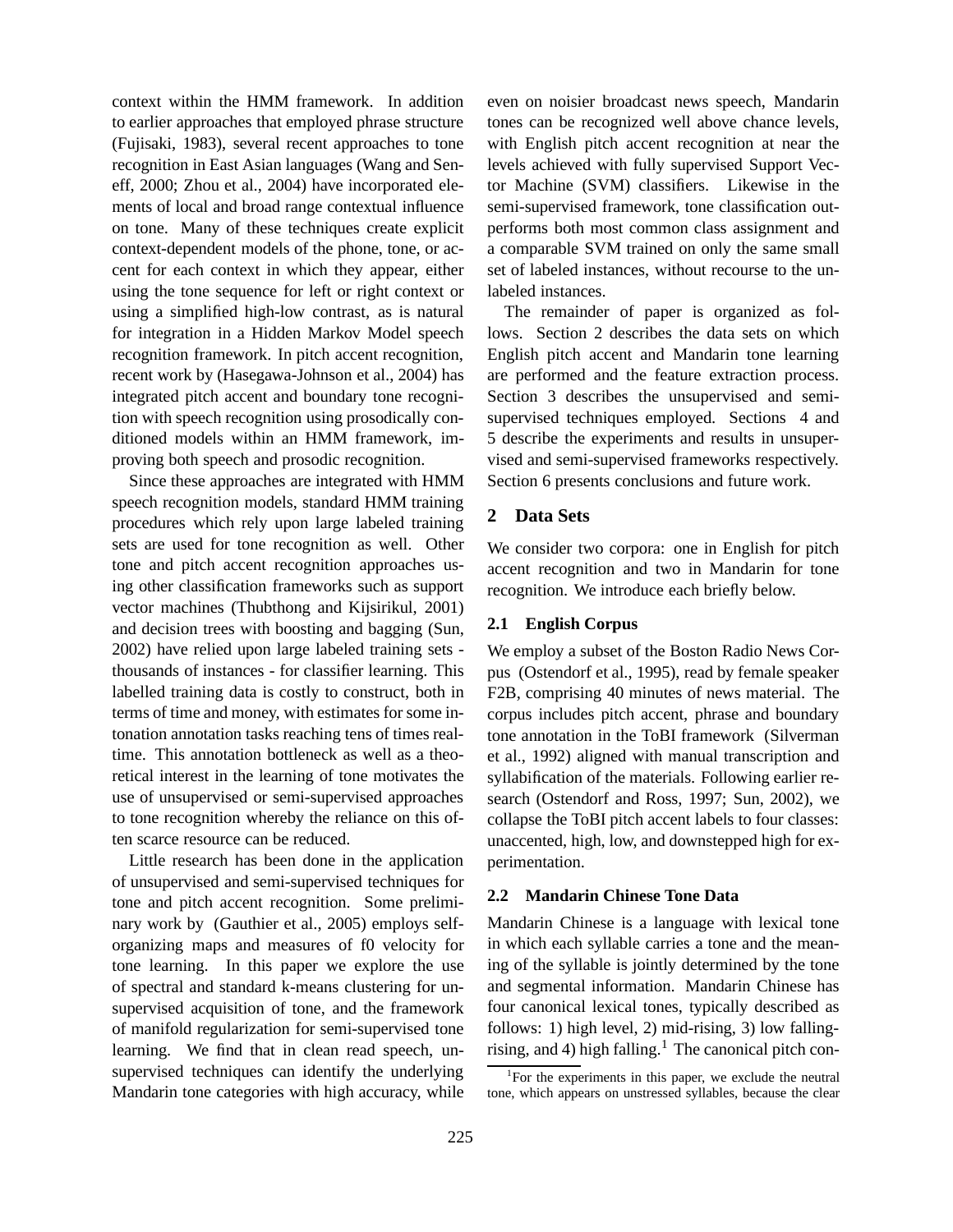

Figure 1: Contours for canonical Mandarin tones

tours for these tones appear in Figure 1.

We employ data from two distinct sources in the experiments reported here.

### **2.2.1 Read Speech**

The first data set is very clean speech data drawn from a collection of read speech collected under laboratory conditions by (Xu, 1999). In these materials, speakers read a set of short sentences where syllable tone and position of focus were varied to assess the effects of focus position on tone realization. Focus here corresponds to narrow focus, where speakers were asked to emphasize a particular word or syllable. Tones on focussed syllables were found to conform closely to the canonical shapes described above, and in previous supervised experiments using a linear support vector machine classifier trained on focused syllables, accuracy approached 99%. For these materials, pitch tracks were manually aligned to the syllable and automatically smoothed and timenormalized by the original researcher, resulting in 20 pitch values for each syllable.

### **2.2.2 Broadcast News Speech**

The second data set is drawn from the Voice of America Mandarin broadcast news, distributed by the Linguistic Data Consortium<sup>2</sup>, as part of the Topic Detection and Tracking (TDT-2) evaluation. Using the corresponding anchor scripts, automatically word-segmented, as gold standard transcription, audio from the news stories was force-aligned to the text transcripts. The forced alignment employed the language porting functionality of the University of Colorado Sonic speech recognizer (Pellom et al., 2001). A mapping from the transcriptions to English phone sequences supported by Sonic was created using a Chinese character-pinyin pronunciation dictionary and a manually constructed mapping from pinyin sequences to the closest corresponding English phone sequences.<sup>3</sup>

### **2.3 Acoustic Features**

Using Praat's (Boersma, 2001) "To pitch" and "To intensity" functions and the alignments generated above, we extract acoustic features for the prosodic region of interest. This region corresponds to the "final" region of each syllable in Chinese, including the vowel and any following nasal, and to the syllable nucleus in English. $<sup>4</sup>$  For all pitch and intensity</sup> features in both datasets, we compute per-speaker zscore normalized log-scaled values. We extract pitch values from points across valid pitch tracked regions in the syllable. We also compute mean pitch across the syllable. Recent phonetic research (Xu, 1997; Shih and Kochanski, 2000) has identified significant effects of carryover coarticulation from preceding adjacent syllable tones. To minimize these effects consistent with the pitch target approximation model (Xu et al., 1999), we compute slope features based on the second half of this final region, where this model predicts that the underlying pitch height and slope targets of the syllable will be most accurately approached. We further log-scale and normalize slope values to compensate for greater speeds of pitch fall than pitch rise(Xu and Sun, 2002).

We consider two types of contextualized features as well, to model and compensate for coarticulatory effects from neighboring syllables. The first set of features, referred to as "extended features", includes the maximum and mean pitch from adjacent syllables as well as the nearest pitch point or points from the preceding and following syllables. These features extend the modeled tone beyond the strict bounds of the syllable segmentation. A second set of contextual features, termed "difference features", captures the change in pitch maximum, mean, midpoint, and slope as well as intensity maximum be-

speech data described below contains no such instances. 2 http://www.ldc.upenn.edu

<sup>&</sup>lt;sup>3</sup>All tone transformations due to third tone sandhi are applied to create the label set.

 $4$ We restrict our experiments to syllables with at least 50 ms of tracked pitch in this final region.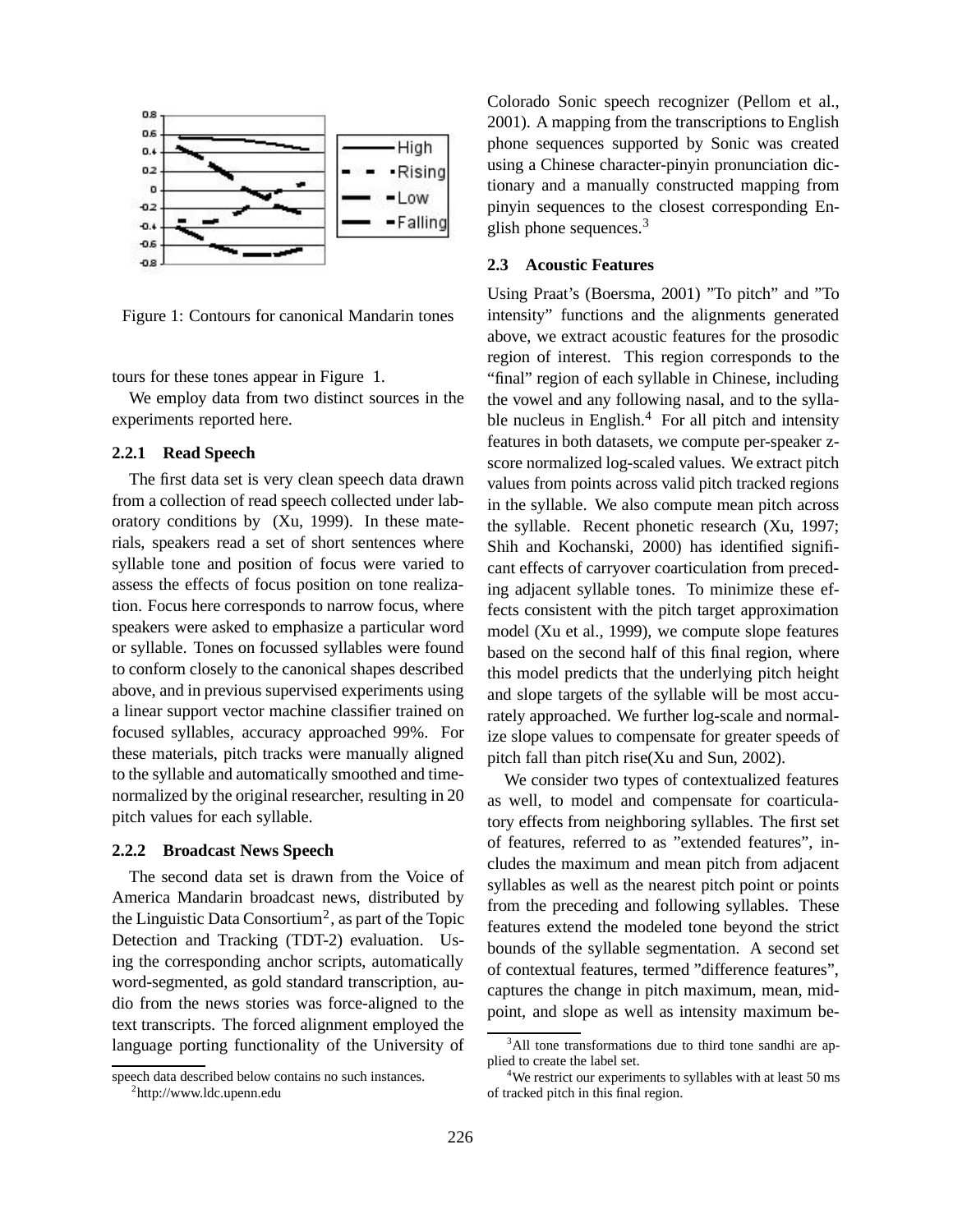tween the current syllable and the previous or following syllable.

In prior supervised experiments using support vector machines(Levow, 2005), variants of this representation achieved competitive recognition levels for both tone and pitch accent recognition. Since many of the experiments for Mandarin Chinese tone recognition deal with clean, careful lab speech, we anticipate little coarticulatory influence, and use a simple pitch-only context-free representation for our primary Mandarin tone recognition experiments. For primary experiments in pitch accent recognition, we employ a high-performing contextualized representation in (Levow, 2005), using both "extended" and "difference" features computed only on the preceding syllable. We will also report some contrastive experimental results varying the amount of contextual information.

## **3 Unsupervised and Semi-supervised Learning**

The bottleneck of time and monetary cost associated with manual annotation has generated significant interest in the development of techniques for machine learning and classification that reduce the amount of annotated data required for training. Likewise, learning from unlabeled data aligns with the perspective of language acquisition, as child learners must identify these linguistic categories without explicit instruction by observation of natural language interaction. Of particular interest are techniques in unsupervised and semi-supervised learning where the structure of unlabeled examples may be exploited. Here we consider both unsupervised techniques with no labeled training data and semi-supervised approaches where unlabeled training data is used in conjunction with small amounts of labeled data.

A wide variety of unsupervised clustering techniques have been proposed. In addition to classic clustering techniques such as k-means, recent work has shown good results for many forms of spectral clustering including those by (Shi and Malik, 2000; Belkin and Niyogi, 2002; Fischer and Poland, 2004). In the unsupervised experiments reported here, we employ asymmetric k-lines clustering by (Fischer and Poland, 2004) using code available at the authors' site, as our primary unsupervised learning approach. Asymmetric clustering is distinguished from other techniques by the construction and use of context-dependent kernel radii. Rather than assuming that all clusters are uniform and spherical, this approach enhances clustering effectiveness when clusters may not be spherical and may vary in size and shape. We will see that this flexibility yields a good match to the structure of Mandarin tone data where both shape and size of clusters vary across tones. In additional contrastive experiments reported below, we also compare kmeans clustering, symmetric k-lines clustering (Fischer and Poland, 2004), and Laplacian Eigenmaps (Belkin and Niyogi, 2002) with k-lines clustering. The spectral techniques all perform spectral decomposition on some representation of the affinity or adjacency graph.

For semi-supervised learning, we employ learners in the Manifold Regularization framework developed by (Belkin et al., 2004). This work postulates an underlying intrinsic distribution on a low dimensional manifold for data with an observed, ambient distribution that may be in a higher dimensional space. It further aims to preserve locality in that elements that are neighbors in the ambient space should remain "close" in the intrinsic space. A semisupervised classification algorithm, termed "Laplacian Support Vector Machines", allows training and classification based on both labeled and unlabeled training examples.

We contrast results under both unsupervised and semi-supervised learning with most common class assignment and previous results employing fully supervised approaches, such as SVMs.

## **4 Unsupervised Clustering Experiments**

We executed four sets of experiments in unsupervised clustering using the (Fischer and Poland, 2004) asymmetric clustering algorithm.

## **4.1 Experiment Configuration**

In these experiments, we chose increasingly difficult and natural test materials. In the first experiment with the cleanest data, we used only focused syllables from the read Mandarin speech dataset. In the second, we included both in-focus (focused)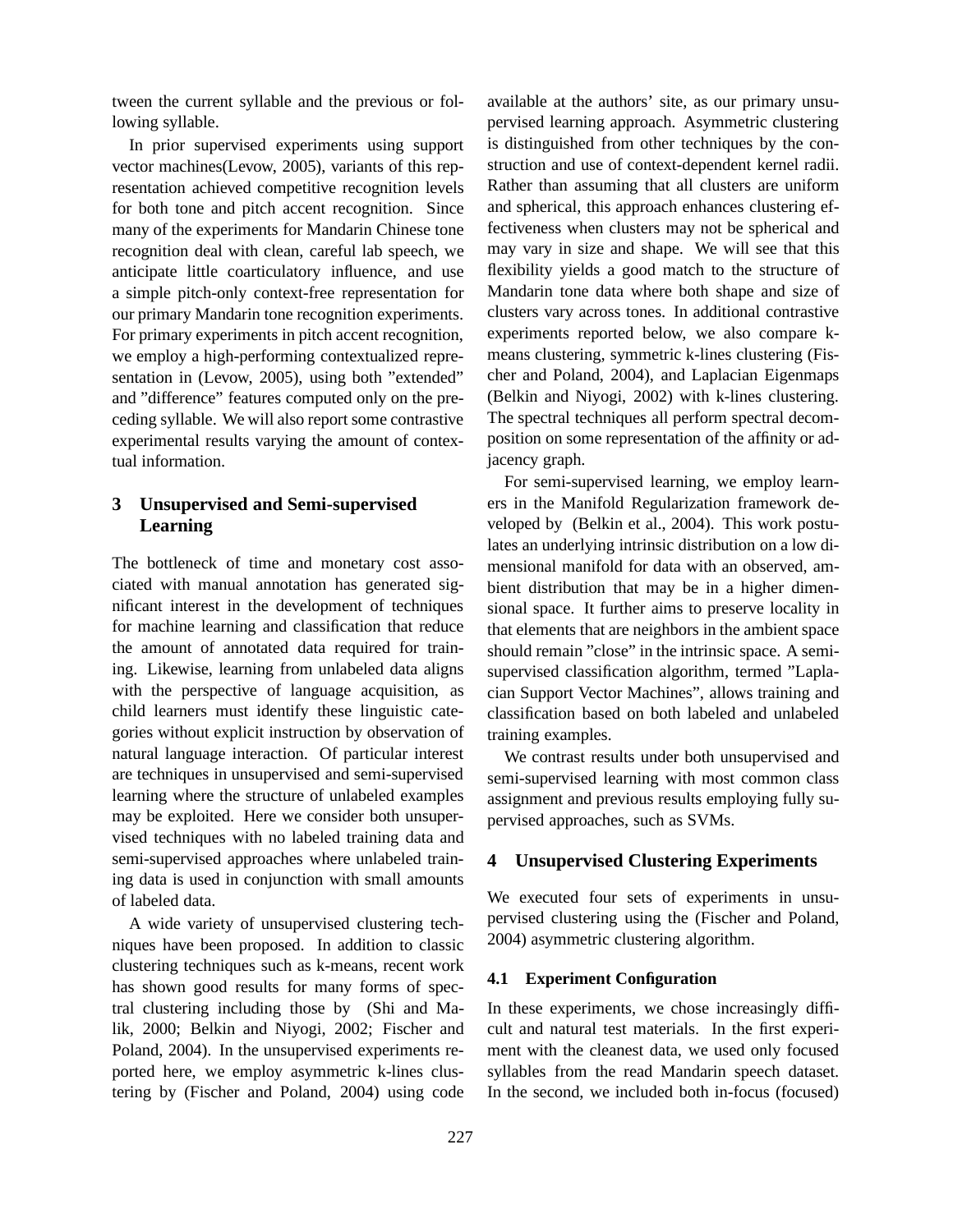and pre-focus syllables from the read Mandarin speech dataset.<sup>5</sup> In the third and fourth experiments, we chose subsets of broadcast news report data, from the Voice of America (VOA) in Mandarin and Boston University Radio News corpus in English.

In all experiments on Mandarin data, we performed clustering on a balanced sampling set of tones, with 100 instances from each class<sup>6</sup>, yielding a baseline for assignment of a single class to all instances of 25%. We then employed a two-stage repeated clustering process, creating 2 or 3 clusters at each stage.

For experiments on English data, we extracted a set of 1000 instances, sampling pitch accent types according to their frequency in the collection. We performed a single clustering phase with 2 to 16 clusters, reporting results at different numbers of clusters.

For evaluation, we report accuracy based on assigning the most frequent class label in each cluster to all members of the cluster.

#### **4.2 Experimental Results**

We find that in all cases, accuracy based on the asymmetric clustering is significantly better than most common class assignment and in some cases approaches labelled classification accuracy. Unsurprisingly, the best results, in absolute terms, are achieved on the clean focused syllables, reaching 87% accuracy. For combined in-focus and pre-focus syllables, this rate drops to 77%. These rates contrast with 99-93% accuracies in supervised classification using linear SVM classifiers with several thousand labelled training examples(Surendran et al., 2005).

On broadcast news audio, accuracy for Mandarin reaches 57%, still much better than the 25% level, though below a 72% accuracy achieved using supervised linear SVMs with 600 labeled training examples. Interestingly, for English pitch accent recognition, accuracy reaches 78.4%, aproaching the 80.1%



Figure 2: Differences for alternative unsupervised learners across numbers of clusters.

accuracy achieved with SVMs on a comparable data representation.

#### **4.3 Contrastive Experiments**

We further contrast the use of different unsupervised learners, comparing the three spectral techniques and k-means with Euclidean distance. All contrasts are presented for English pitch accent classification, ranging over different numbers of clusters, with the best parameter setting of neighborhood size. The results are illustrated in Figure 2. K-means and the asymmetric clustering technique are presented for the clean focal Mandarin speech under the standard two stage clustering, in Table 1.

The asymmetric k-lines clustering approach consistently outperforms the corresponding symmetric clustering learner, as well as Laplacian Eigenmaps with binary weights for pitch accent classification. Somewhat surprisingly, k-means clustering outperforms all of the other approaches when producing 3- 14 clusters. Accuracy for the optimal choice of clusters and parameters is comparable for asymmetric k-lines clustering and k-means, and somewhat better than all other techniques considered. The careful feature selection process for tone and pitch accent modeling may reduce the difference between the spectral and k-means approaches. In contrast, for the four tone classification task in Mandarin using two stage clustering with 2 or 3 initial clusters, the best clustering using asymmetric k-lines strongly outperforms k-means.

We also performed a contrastive experiment in pitch accent recognition in which we excluded contextual information from both types of contextual features. We find little difference for the majority of

<sup>&</sup>lt;sup>5</sup>Post-focus syllables typically have decreased pitch height and range, resulting in particularly poor recognition accuracy. We chose not to concentrate on this specific tone modeling problem here.

<sup>&</sup>lt;sup>6</sup>Sample sizes were bounded to support rapid repeated experimentation and for consistency with the relatively small VOA data set.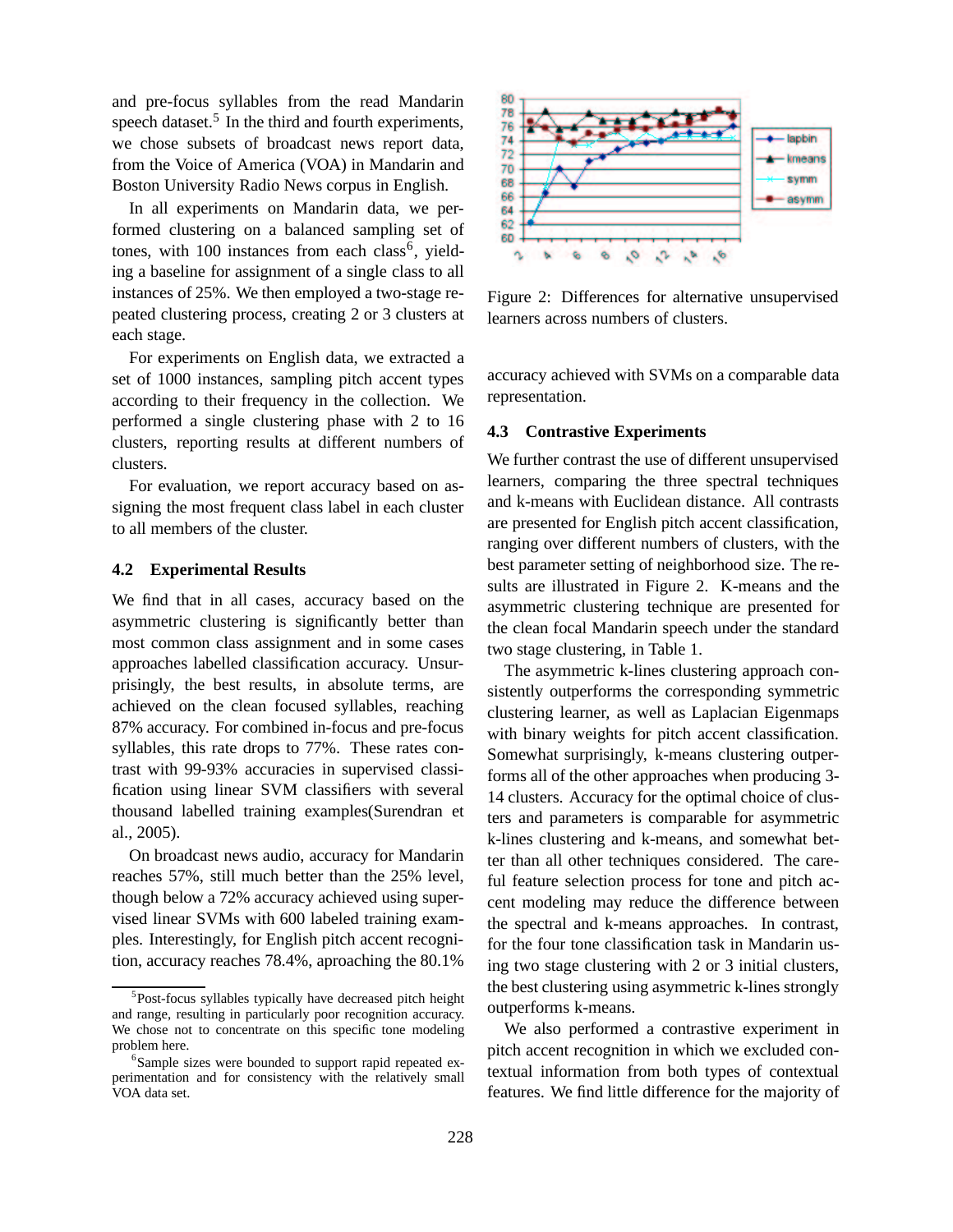|              | Asymm.   K-means |        |
|--------------|------------------|--------|
| Clear speech | 87%              | 74.75% |

Table 1: Clustering effectiveness for asymmetric k-lines and k-means on clear focused speech.



Figure 3: Scatterplot of pitch height vs pitch slope. Open Diamond: High tone (1), Filled black traingle: Rising tone (2), Filled grey square: Low tone (3), X: Falling tone (4)

the unsupervised clustering algorithms, with results from symmetric, asymmetric and k-means clustering differing by less than 1% in absolute accuracy. It is, however, worth noting that exclusion of these features from experiments using supervised learning led to a 4% absolute reduction in accuracy.

### **4.4 Discussion**

An examination of both the clusters formed and the structure of the data provides insight into the effectiveness of this process. Figure 3 displays 2 dimensions of the Mandarin four-tone data from the focused read speech, where normalized pitch mean is on the x-axis and slope is on the y-axis. The separation of classes and their structure is clear. One observes that rising tone (tone 2) lies above the x-axis, while high-level (tone 1) lies along the x-axis. Low (tone 3) and falling (tone 4) tones lie mostly below the x-axis as they generally have falling slope. Low tone (3) appears to the left of falling tone (4) in the figure, corresponding to differences in mean pitch.

In clustering experiments, an initial 2- or 3-way split separates falling from rising or level tones based on pitch slope. The second stage of clustering splits either by slope (tones 1,2, some 3) or by pitch height (tones 3,4). These clusters capture the natural structure of the data where tones are characterized by pitch height and slope targets.

### **5 Semi-supervised Learning**

By exploiting a semi-supervised approach, we hope to enhance classification accuracy over that achievable by unsupervised methods alone by incorporating small amounts of labeled data while exploiting the structure of the unlabeled examples.

### **5.1 Experiment Configuration**

We again conduct contrastive experiments using both the clean focused read speech and the more challenging broadcast news data. In each Mandarin case, for each class, we use only a small set (40) of labeled training instances in conjunction with an additional sixty unlabeled instances, testing on 40 instances. For English pitch accent, we restricted the task to the binary classification of syllables as accented or unaccented. For the one thousand samples we proportionally labeled 200 unaccented examples and 100 accented examples. <sup>7</sup>

We configure the Laplacian SVM classification with binary neighborhood weights, radial basis function kernel, and cosine distance measure typically with 6 nearest neighbors. Following (C-C.Cheng and Lin, 2001), for  $n$ -class classification we train  $\frac{n(n-1)}{2}$  binary classifiers. We then classify each test instance using all of the classifiers and assign the most frequent prediction, with ties broken randomly. We contrast these results both with conventional SVM classification with a radial basis function kernel excluding the unlabeled training examples and with most common class assignment, which gives a 25% baseline.

#### **5.2 Experimental Results**

For the Mandarin focused read syllables, we achieve 94% accuracy on the four-way classification task.

 $7$ The framework is transductive; the test samples are a subset of the unlabeled training examples.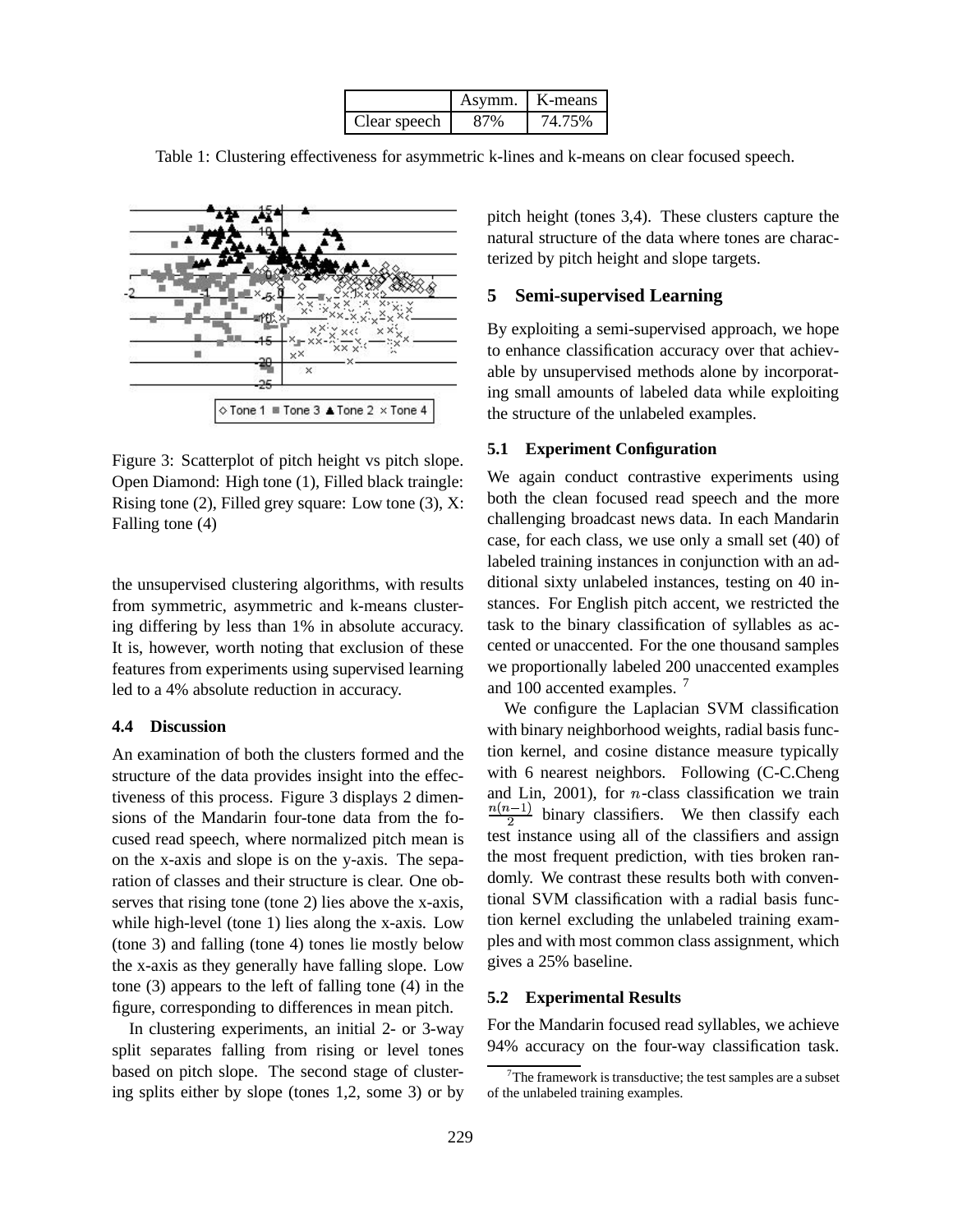For the noisier broadcast news data, the accuracy is 70% for the comparable task. These results all substantially outperform the 25% most common class assignment level. The semi-supervised classifier also reliably outperforms an SVM classifier with an RBF kernel trained on the same labeled training instances. This baseline SVM classifier with a very small training set achieves 81% accuracy on clean read speech, but only  $\approx 35\%$  on the broadcast news speech. Finally, for English pitch accent recognition in broadcast news data, the classifier achieves 81.5%, relative to 84% accuracy in the fully supervised case.

### **6 Conclusion & Future Work**

We have demonstrated the effectiveness of both unsupervised and semi-supervised techniques for recognition of Mandarin Chinese syllable tones and English pitch accents using acoustic features alone to capture pitch target height and slope. Although outperformed by fully supervised classification techniques using much larger samples of labelled training data, these unsupervised and semi-supervised techniques perform well above most common class assignment, in the best cases approaching 90% of supervised levels, and, where comparable, well above a good discriminative classifier trained on a comparably small set of labelled data. Unsupervised techniques achieve accuracies of 87% on the cleanest read speech, reaching 57% on data from a standard Mandarin broadcast news corpus, and over 78% on pitch accent classification for English broadcast news. Semi-supervised classification in the Mandarin four-class classification task reaches 94% accuracy on read speech, 70% on broadcast news data, improving dramatically over both the simple baseline of 25% and a standard SVM with an RBF kernel trained only on the labeled examples.

Future work will consider a broader range of tone and intonation classification, including the richer tone set of Cantonese as well as Bantu family tone languages, where annotated data truly is very rare. We also hope to integrate a richer contextual representation of tone and intonation consistent with phonetic theory within this unsupervised and semisupervised learning framework. We will further explore improvements in classification accuracy based on increases in labeled and unlabeled training examples.

### **Acknowledgements**

We would like to thank Yi Xu for granting access to the read speech data, Vikas Sindhwani, Mikhail Belkin, and Partha Niyogi for their implementation of Laplacian SVM, and Igor Fischer and J. Poland for their implementation of asymmetric clustering.

### **References**

- Mikhail Belkin and Partha Niyogi. 2002. Laplacian eigenmaps and spectral techniques for embedding and clustering. In *Proceeding of NIPS'02*.
- M. Belkin, P. Niyogi, and V. Sindhwani. 2004. Manifold regularization: a geometric framework for learning from examples. Technical Report TR-2004-06, University of Chicago Computer Science.
- P. Boersma. 2001. Praat, a system for doing phonetics by computer. *Glot International*, 5(9–10):341–345.
- C-C.Cheng and C-J. Lin. 2001. LIBSVM:a library for support vector machines. Software available at: http://www.csie.ntu.edu.tw/ cjlin/libsvm.
- I. Fischer and J. Poland. 2004. New methods for spectral clustering. Technical Report ISDIA-12-04, IDSIA.
- H. Fujisaki. 1983. Dynamic characteristics of voice fundamental frequency in speech and singing. In *The Production of Speech*, pages 39–55. Springer-Verlag.
- Bruno Gauthier, Rushen Shi, Yi Xu, and Robert Proulx. 2005. Neural-network simulation of tonal categorization based on f0 velocity profiles. *Journal of the Acoustical Society of America*, 117, Pt. 2:2430.
- M. Hasegawa-Johnson, Jennifer Cole, Chilin Shih abd Ken Chen, Aaron Cohen, Sandra Chavarria, Heejin Kim, Taejin Yoon, Sarah Borys, and Jeung-Yoon Choi. 2004. Speech recognition models of the interdependence among syntax, prosody, and segmental acoustics. In *HLT/NAACL-2004*.
- Gina-Anne Levow. 2005. Context in multi-lingual tone and pitch accent prediction. In *Proc. of Interspeech 2005 (to appear)*.
- M. Ostendorf and K. Ross. 1997. A multi-level model for recognition of intonation labels. In Y. Sagisaka, N. Campbell, and N. Higuchi, editors, *Computing Prosody*, pages 291–308.
- M. Ostendorf, P. J. Price, and S. Shattuck-Hufnagel. 1995. The Boston University radio news corpus. Technical Report ECS-95-001, Boston University.